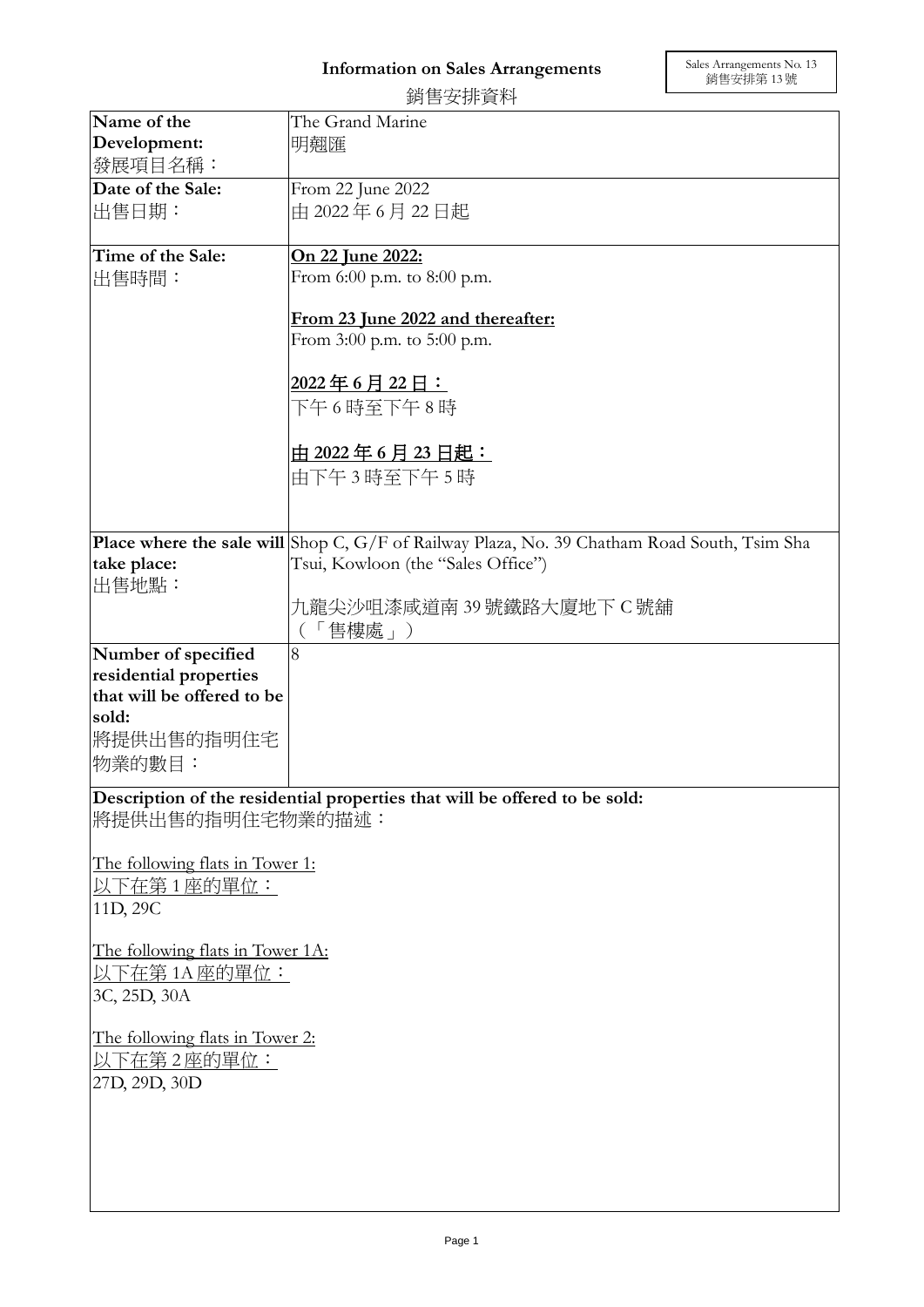**The method to be used to determine the order of priority in which each of the persons interested in purchasing any of the specified residential properties may select the residential property that the person wishes to purchase:** 

將會使用何種方法,決定有意購買該等指明住宅物業的每名人士可揀選其意欲購買的住宅 物業的優先次序:

First come First served. The Vendor does not accept any person interested in purchasing having queued up before the Time of the Sale on the date concerned. 以先到先得形式發售。賣方不接受相關日期出售時間前在場輪候之人士。

**The method to be used, where 2 or more persons are interested in purchasing a particular specified residential property, to determine the order of priority in which each of those persons may proceed with the purchase:**

在有兩人或多於兩人有意購買同一個指明住宅物業的情況下,將會使用何種方法決定每名 該等人士可購買該物業的優先次序:

Please refer to the above method. 請參照上述方法。

In case of any dispute, the Vendor reserves its right to allocate any specified residential properties to any interested person by any method (including balloting).

如有任何爭議,賣方保留最終決定權以任何方式(包括抽籤)自行分配任何指明住宅物業 予任何有意欲購買的人士。

## **Other matters:**

其他事項:

(a) For the safety of the prospective purchasers and maintenance of order at the Sales Office, the Vendor reserves its absolute right to, in the case where a Typhoon Signal No. 8 or above is hoisted or Black Rainstorm Warning is issued or where the Vendor considers that there being an event affecting the safety or order in the Sales Office and/or the vicinity of any of foregoing, postpone, extend or modify the date, time, period, deadline or place as the Vendor may consider appropriate.

Details will be announced on the website of the Development (www.thegrandmarine.com.hk) and prospective purchasers will not be separately notified of the same. 為保障準買家安全及維持售樓處秩序,賣方保留絕對權力當遇上天文台發出八號或更 高風球信號或黑色暴雨警告時或賣方認為發生影響售樓處及/或其上述地點之附近之安 全或秩序之事件時,延後、延長或改動日期、時間、期間、期限或地點至賣方認為合 適的其他日期、時間、期間、期限或地點,詳情於發展項目網站

```
(www.thegrandmarine.com.hk)公布,準買家將不獲另行通知。
```
(b) Persons interested in purchasing the specified residential properties are reminded to read the latest register of transactions of the Development so as to ascertain whether a particular specified residential property is still available for sale. A specified residential property will become unavailable for sales if it was offered for sale under any other Sales Arrangements and was sold (whether under this Sales Arrangements or any other Sales Arrangements, if applicable)(if any). Please note also that the register of transactions of the Development may not be updated immediately after a specified residential property is sold. 有意購買指明住宅物業的人士敬請檢視發展項目的成交紀錄冊,以知悉某一指明住宅

物業是否仍然可供出售。一指明住宅物業如曾被納入其他銷售安排內供出售並已售出 (不論是於本銷售安排下或任何其他銷售安排下,如適用)(如有),該指明住宅物